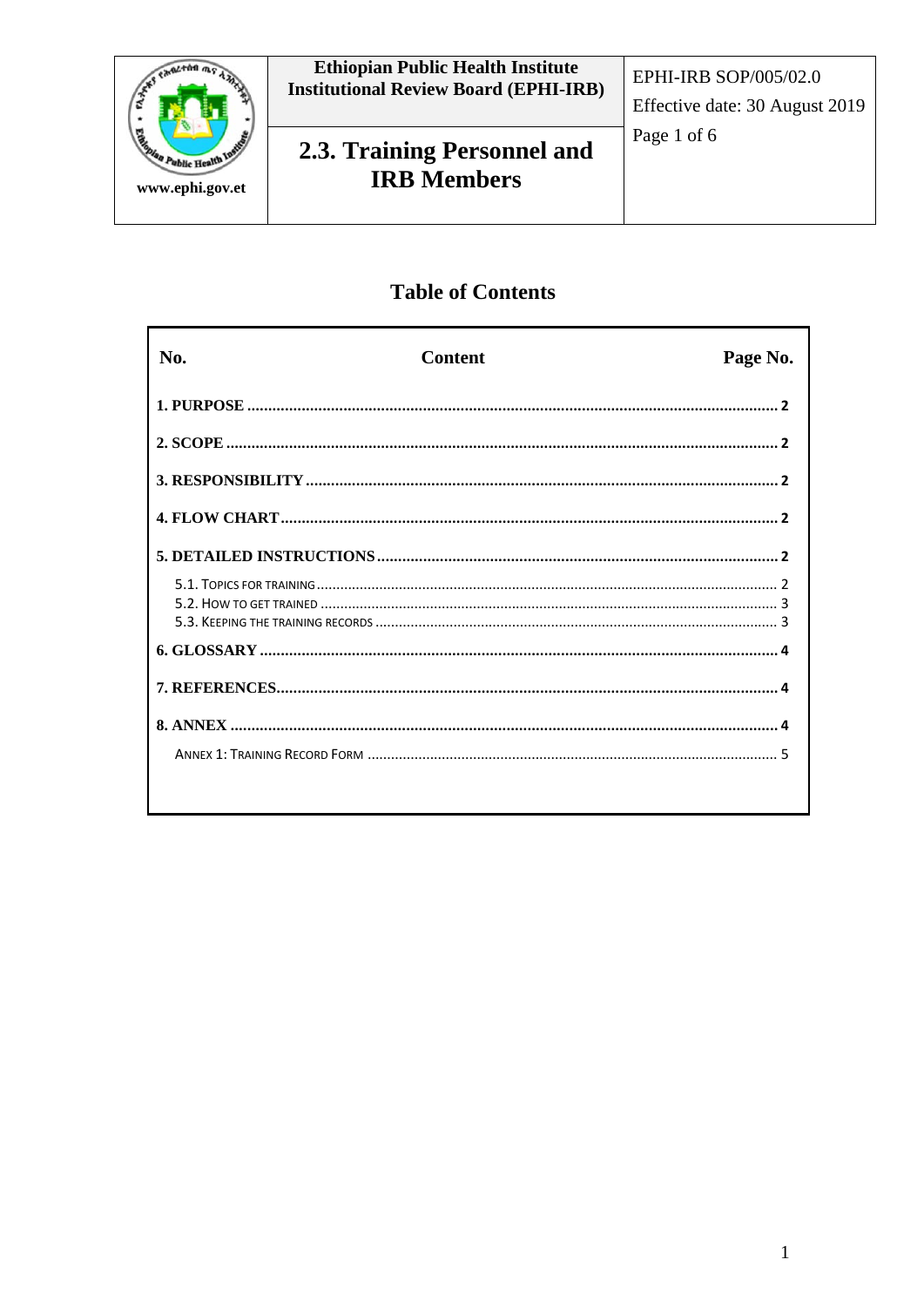



**2.3. Training Personnel and Page 2 of 6 IRB Members**

# **1. Purpose**

The purpose of this section is to inform the IRB personnel and members why training is necessary and how the members should seek to occasionally attend training or workshop programs to up-date themselves on the progress of technology, information and ethics.

EPHI recognizes the importance of training and continuing professional development, therefore the institution will allocate an annual budget for specific training and study visits for IRB personnel and members. New IRB members are required to undergo a training program prior to joining the Committee.

# **2. Scope**

The SOP applies to all personnel and members of the IRB.

# **3. Responsibility**

It is the responsibility of the institute, chairperson and IRB members to have themselves educated, to arrange/ train periodically.

# **4. Flow chart**

| No. | <b>Activity</b>              | <b>Responsibility</b> |  |
|-----|------------------------------|-----------------------|--|
|     | 1 Topics for training        | IRB members / staff   |  |
|     | How to get trained           | IRB members / staff   |  |
|     | Keeping the training record. | IRB members / staff   |  |

# **5. Detailed instructions**

#### **5.1. Topics for training**

IRB members should maintain competence by ensuring currency of their knowledge of:

- Good Research Practice
- Good laboratory practice (GLP)
- Good Clinical Practice (GCP)
- Data management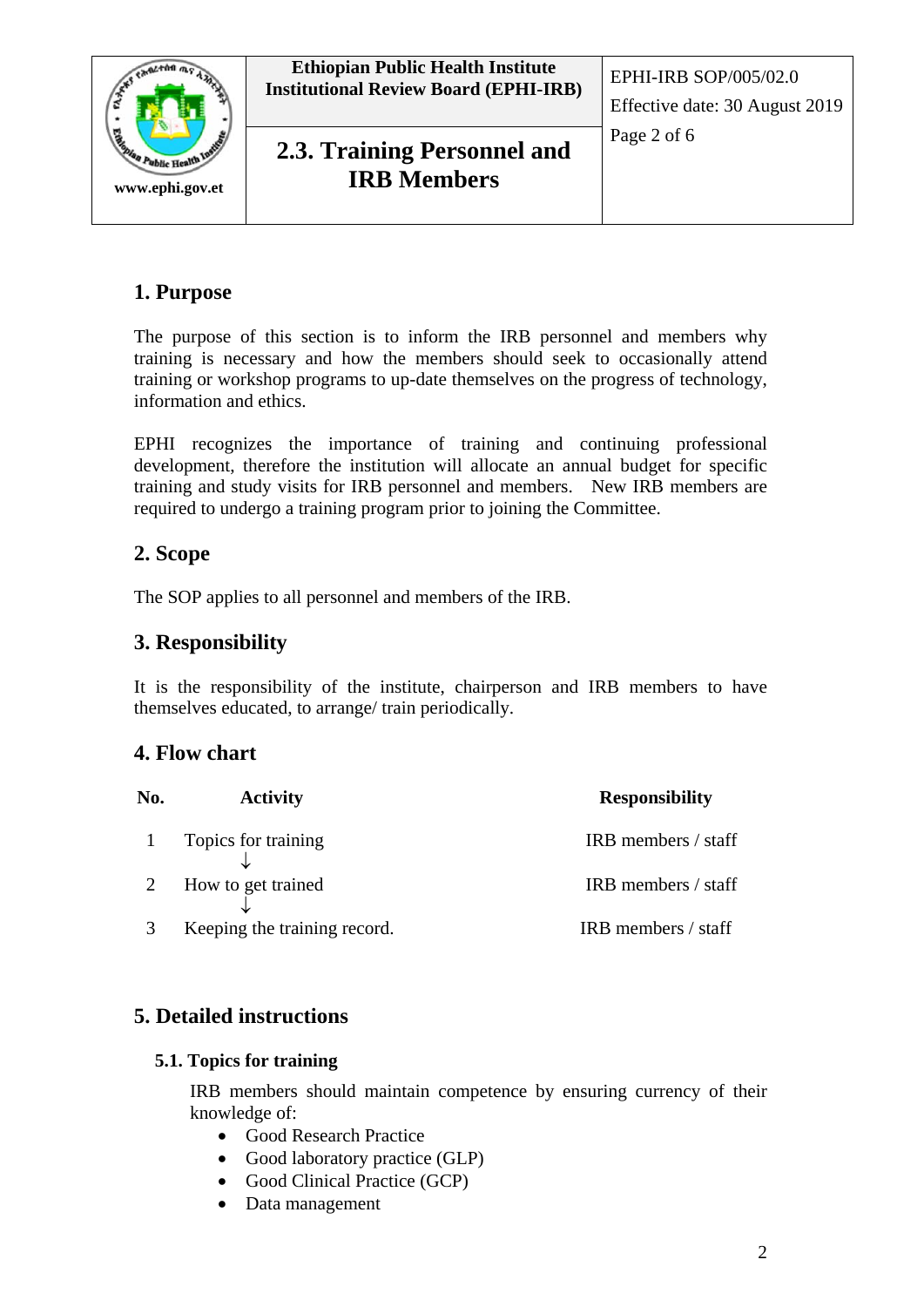

- Declaration of Helsinki
- Ethical Issues
- Relevant laws, national and international guidelines, manual and SOP's
- Developments in relevant science, technical and environmental, health and safety aspects
- Relevant requirements of health, safety and environmental laws and regulations and related documents
- Audit procedures
- And other relevant topics

An interchange of ideas, information and experiences with overseas institutions and organizations related to research ethics is also being carried out. International cooperation is also necessary to discuss ways of tackling harmful information distribution and joint efforts to tackle such distribution patterns. Efforts are being made to collect information on overseas trends and to attend international specialist meetings organized for the exchange of experience and information.

#### **5.2. How to get trained**

- Get information about training courses, workshops, conferences, meeting etc. which are periodically announced on websites, bulletin boards and various channels.
- Select the ones you need.
- Finalize administrative and financial issues
- Register and attend.
- Settle the finance according to EPHI regulation

#### **5.3. Keeping the training records**

- Submit the copy of training certificate to SERO
- Fill in the form EPHI-IRB AF 01-005/02.0 to record the training / workshop / conference activities in chronological order.
- Make a copy of the form.
- Keep the original form as your record.
- Give the copy to the administrative staff to keep in the IRB file.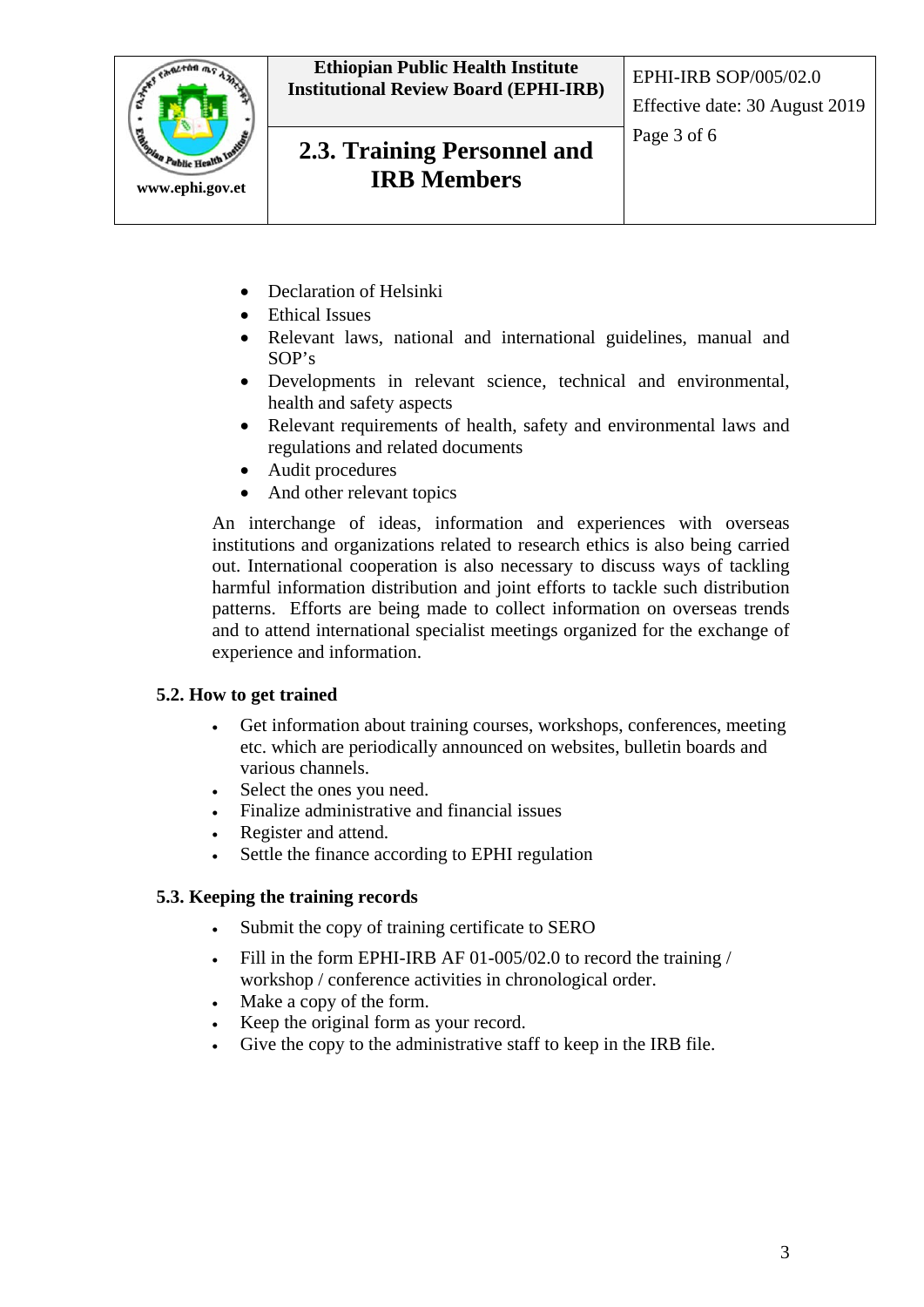

# Page 4 of 6 **2.3. Training Personnel and IRB Members**

# **6. Glossary**

| Conference | A meeting of individuals or representatives of various<br>organizations for the purpose of discussing and/or acting on<br>topics of common interest. |
|------------|------------------------------------------------------------------------------------------------------------------------------------------------------|
| Meeting    | Deliberations between at least two (2) persons where such<br>deliberations determine or result in the joint conduct or<br>disposition of business.   |
| Workshop   | A group of people engaged in study or work on a creative<br>project or subject                                                                       |

## **7. References**

- 1. World Health Organization, Standards and Operational Guidance for Ethics Review of Health-Related Research with Human Participant, 2011.
- 2. International Council for Harmonization of Technical Requirements for Pharmaceuticals for Human Use Guidance for Good Clinical Practice (ICH GCP) E6(R2), 2016.

## **8. Annex**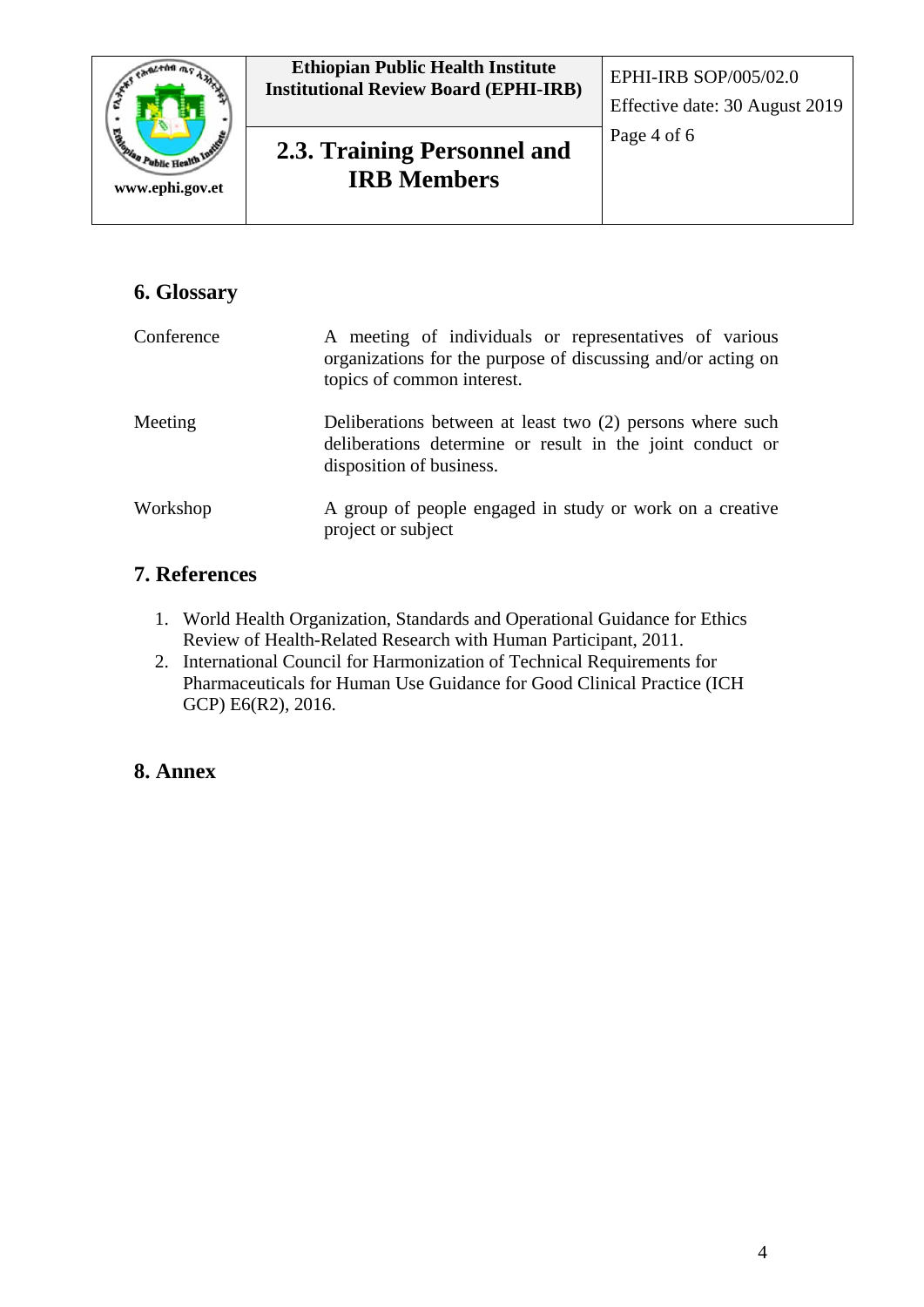

#### Annex 1: Training Record Form (EPHI-IRB AF 01-005/02.0)

| First name:                                             | Last name: |
|---------------------------------------------------------|------------|
| $\operatorname{Staff}/\operatorname{Membership}$ since: | Status:    |
| <b>Education Background:</b>                            |            |
|                                                         |            |
|                                                         |            |
|                                                         |            |
|                                                         |            |
| Work Experience:                                        |            |
|                                                         |            |
|                                                         |            |
|                                                         |            |
|                                                         |            |
|                                                         |            |
|                                                         |            |
|                                                         |            |
|                                                         |            |
|                                                         |            |
|                                                         |            |
|                                                         |            |
|                                                         |            |